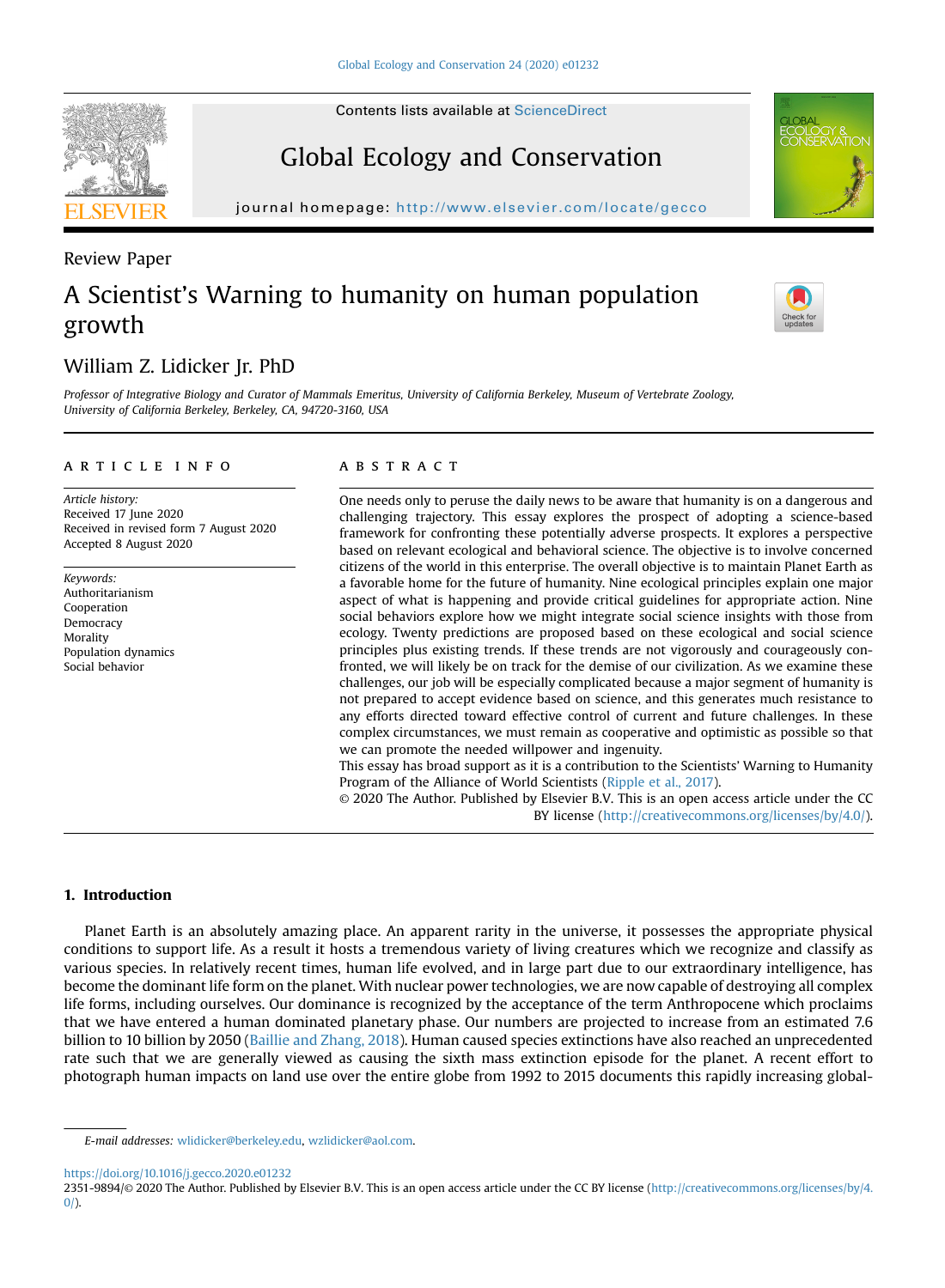scale impact on land areas ([Nowosad et al., 2018\)](#page-6-2). The inevitable questions for humanity at this stage in our history are: "Does this matter for our species?" "Does this rapid increase in numbers along with its corresponding expansion of our utilization of the Earth's land area matter?" What does it mean for us?" Maybe it is merely a signal that we are a very successful species, and we can celebrate our good fortune. On the other hand, perhaps it is a signal that we are over-exploiting the Earth's resources and we should seriously be preparing for a population crash. Or, are there still other scenarios? In the following two sections of this essay, we will explore these questions from the perspective of ecological science and then again from behavioral science. Subsequently, we will look for lessons learned by considering 20 predictions that emerge from our analysis.

#### 2. Relevant ecological principles

Nine established principles of ecological science that are relevant to the circumstances we face are as follows:

- 1. Population growth in numbers on a finite planet cannot continue indefinitely for any living species, including humans [\(Czech, 2013;](#page-6-3) [Meadows et al., 2004\)](#page-6-4).
- 2. Population growth generates three possible negative forces that collectively increase exponentially and eventually stop growth. These are increasing mortality rates, decreasing birth rates, and increasing rates of emigration relative to immigration. Only the first two of these are applicable with a global perspective. Separately or collectively, these negative processes cause population growth to stop. If access to required resources has been compromised during growth, the population may not only stop growing but decline or even crash ([Lidicker, 2002\)](#page-6-5).
- 3. Living systems require energy for their ongoing existence. The proportion of available energy that is required for maintenance of living systems increases as the size and complexity of those systems increase. This means that the proportion of energy available for other desirable activities such as reproduction, individual growth, maintenance of health, and defense against parasites and pathogens will be proportionally and progressively less and less available as numbers increase [\(Brown,J.H., Burnside, R. et al., 2011](#page-6-6)).
- 4. For social species such as humans, increasing numbers require additional energy for maintaining the integrity and cohesion of the groups to which they belong, and on which they depend for their livelihood.
- 5. The resources that humans need to support their food and shelter requirements are partly non-renewable and partly renewable. The first requires the extraction of various minerals, water, fuels, and building materials. Over time these resources will decline and become increasingly more difficult to extract. In the case of fresh water, supplies are becoming increasingly polluted. This not only affects us directly, but also all of the non-marine species that constitute the basis for our food supplies, medicinal drugs, other building materials, as well as a myriad of so-called "ecosystem services". This trend also can influence weather patterns … Recent studies have concluded that our annual supply of renewables is now being used up by about August 1 of any given calendar year. Thus for five months we are deficit spending these resources, and in the process generally doing damage such that the Earth's capability of generating these renewables becomes diminished ([Wakernagal et al., 2002\)](#page-6-7). This human impact on the generation of these essential resources has been dubbed "the human footprint." Two diverse examples illustrate the major impacts that humanity is making on renewable resources: 1) Mongolian steppe grasslands are heavily degraded because of exploding demands for cashmere wool plus a series of unusually severe winters [\(MacLaughlin, 2019](#page-6-8)); 2) Diadromous fish populations in the north Atlantic have declined dramatically from multiple causes [\(Limburg and Walden, 2009\)](#page-6-9).
- 6. The human enterprise cannot succeed by going it alone [\(Crist et al., 2017](#page-6-10); [Heal, 2017\)](#page-6-11). Success requires the presence of a rich biota to provide the conditions necessary for our survival. As mentioned, these enabling services have been labeled with the metaphor of "ecosystem services" [\(Daily, 1997](#page-6-12); [Norgaard, 2010\)](#page-6-13). This concept has been reasonably successful in calling attention to our dependence on the Earth's biota for humanity's existence and welfare. These benefits that nonhuman organisms provide for us include oxygen generation, soil fertility, pollination of crops and other plant food resources, fisheries, air and water purification, pest control, medicines, genetic resources, fuel, building materials, weather moderation, dispersal of seeds and nutrients, partial stabilization of climate, mitigation of floods and droughts, decomposition of wastes, industrial applications, etc. And, this is not to mention the provision of a healthy, aesthetic, and intellectually stimulating environment (Daily1997).
- 7. Cnfounding the Earth's declining ability to supply a steadily accelerating supply of the resources upon which we depend is that the species of living organisms that are required for production of renewable resources are increasingly facing population declines and risks of extinction because of ongoing fragmentation and degradation of the natural habitats that they need for maintaining healthy populations with long term viability [\(Ascens](#page-6-14)ã[o et al., 2018](#page-6-14); [Tucker,M.A.,K. Bohnning-](#page-6-15)[Gaese et al., 2018;](#page-6-15) [Hilty et al., 2019;](#page-6-16) [Laurance, 2019](#page-6-17)).
- 8. Fortunately, it is the case that when populations and communities of numerous species are damaged by human activities or unusual forces, they can quite often recover over time if they are suitably protected from subsequent damages. However, we now know that if a community is badly damaged, it can experience a "tipping point" or threshold such that it cannot recover [\(Dai et al., 2012;](#page-6-18) [Roque et al., 2018\)](#page-6-19), and it then becomes a different kind of community that is generally less productive, and much less useful to humans. This illustrates one of the many mechanisms that result in reduced resource availabilities, or expanded human footprints, as populations continue to build.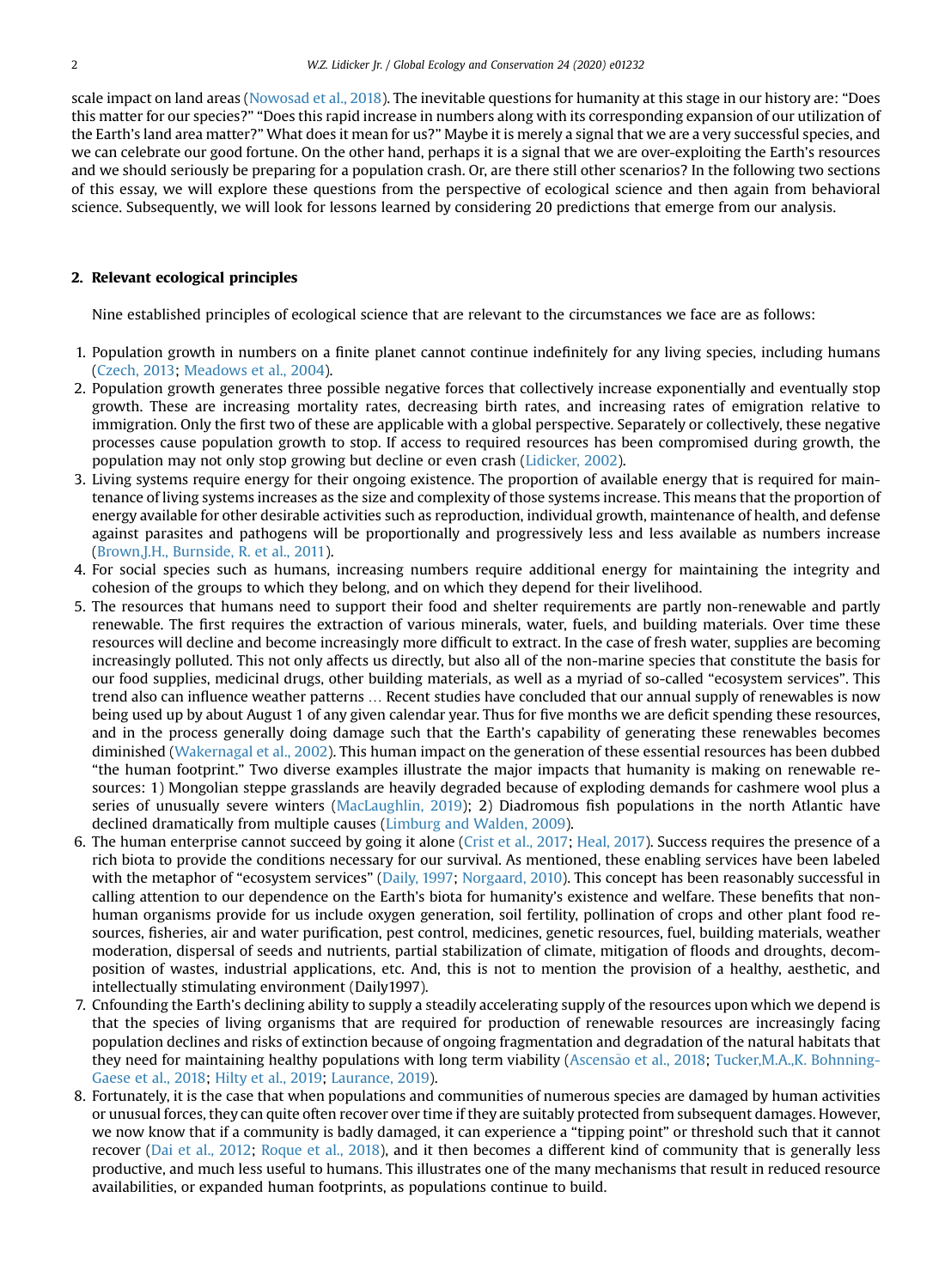9. As we strive to preserve as much of our natural heritage as possible, we need to be aware of an often neglected feature of highly motile species. This is that individuals of such species often need more than one kind of suitable habitat. For example, there may be different habitat types required for different life history stages. An obvious example is species of frogs that begin life in a freshwater pond, but then metamorphose into adults that live in a forest. Many species are seasonally migratory, utilizing quite different habitats at different seasons. Some may even require particular transit habitats. An interesting case is that of caribou (Rangifer tarandus) in eastern Canada. Individuals that spend the winter at greater distances from their summer range survive better, but as a result such individuals will require larger home ranges ([Lafontain et al., 2007\)](#page-6-20). A particular hazard for some migratory species is that the travel routes may need to be learned from conspecifics ([Festa-Bianchet, 2018](#page-6-21); [Jesmer et al., 2018\)](#page-6-22). This implies that if social groups get too small they may lose all their potential leaders, and hence access to migratory destinations.

#### 3. Relevant social behaviors

The following nine social behaviors can and should be recruited to help humanity respond to the ecological impacts that will surely endanger human civilization if current trends are allowed to continue.

- 1. We must explicitly recognize the need for an appropriate mixture of altruistic and self-promoting social behaviors. The first of these benefit the sociopolitical groups to which we belong (the common good), and the second group of behaviors supports the individual welfare of each of the citizens that constitute those groups ([Reich, 2019\)](#page-6-23). Both are essential for our ongoing welfare. This principal emphasizes the necessity of having democratic mechanisms in place that promote true feelings of participation in the crafting of sustainable societies. This spirit of cooperation is essential for encouraging discussions that generate an appropriate mixture of benefits to individuals and to the success of the sociopolitical groups to which they belong [\(Reich, 2019\)](#page-6-23). Moreover, there will need to be a system of appropriate sanctions for individuals who have overly selfish or parasitic tendencies. This dual-purpose social behavior has a long history going back to our primate ancestors [\(de Waal, 2015](#page-6-24)) and is clearly expressed in the U.S. Constitution. An illustrative example of how far we have drifted from this principle is provided by a quote from David Starr Jordan, a famous fish biologist who was a Professor of Zoology and later President of Stanford University, that is preserved in a 1933 8th grade graduation diploma from a school in Hawaii. Jordan's message includes the statement that "Success means service. The more you serve the cause of others, the greater will be your own success." In modern societies, this duality of behavioral modes is rarely explicit and increasingly favors individual benefits. When it is discussed, it is often put in terms of pursuit of private wealth (money) versus self-sacrificing altruism. Another unfortunate expression of this duality that has become common in the political dialog in the USA often occurs when behaviors that support the common good are labeled as "socialism." While technically correct, this term translates for many Americans into "communism" which has widespread negative connotations. On the other hand, the single minded pursuit of money is justified as beneficial capitalism. These unfortunate interpretations of "socialism" make it more difficult to promote democracy which unequivocally requires a balance of the two modes of social behavior ([Lidicker, 2003](#page-6-25); [Reich, 2019](#page-6-23)).
- 2. Sociopolitical groups are hierarchically arranged, and all individuals must be contributing members of one or more groups, preferably including groups at multiple hierarchical levels. For example, an individual may belong to a neighborhood group, a county government, and a professional vocational association. National citizenship is an almost ubiquitous example of group membership.
- 3. Dialog at all levels needs to be respectful of the huge array of world views that currently exist in and among various social groups [\(Reich, 2019](#page-6-23)). When serious disagreements arise within a group, it is often appropriate and effective to promote conversations with the observation that differing viewpoints generally will accommodate many objectives or components that are held in common. Hopefully, encouraging this approach will make it possible to address disagreements in a cooperative and compromising manner. An example of such a cultural impediment that needs to be confronted is the almost universal prohibition against including human population growth in relevant discussions [\(Bongaarts, O](#page-6-26)' Neill et al., [2018\)](#page-6-26).
- 4. Appropriately there are often moral issues that need to be discussed or at least acknowledged in any considerations of human population growth. Moral principles are mostly acquired in childhood and as youthful adults. As such they are very difficult to modify. Our deliberations need to respect that reality. Tampering with human population growth is a topic that is loaded with moral issues. Those that accept the relevant scientific evidence are often accused of being genocidal, racist, anti-poor folks, anti-religion, and generally anti-human. These accusations are completely in error. In fact, the position taken in by the scientifically aware is the opposite. Generally, those who accept the scientific imperative feel that they have a moral responsibility to be concerned about the future of mankind. Usually they also are genuinely concerned about the huge inequities in the distribution of resources around the Earth. For many there is also a moral concern for the drift of governments away from democracies and into authoritarian regimes. This trend encourages increasing xenophobia which in turn generates a lack of cooperation among groups, and inevitably increasing negative interactions.
- 5. When engaging in discussion topics that deal with conservation and the future of humanity, it is generally advisable to avoid arguments based largely on aesthetics, love of nature, and related approaches. While these positions are valid in the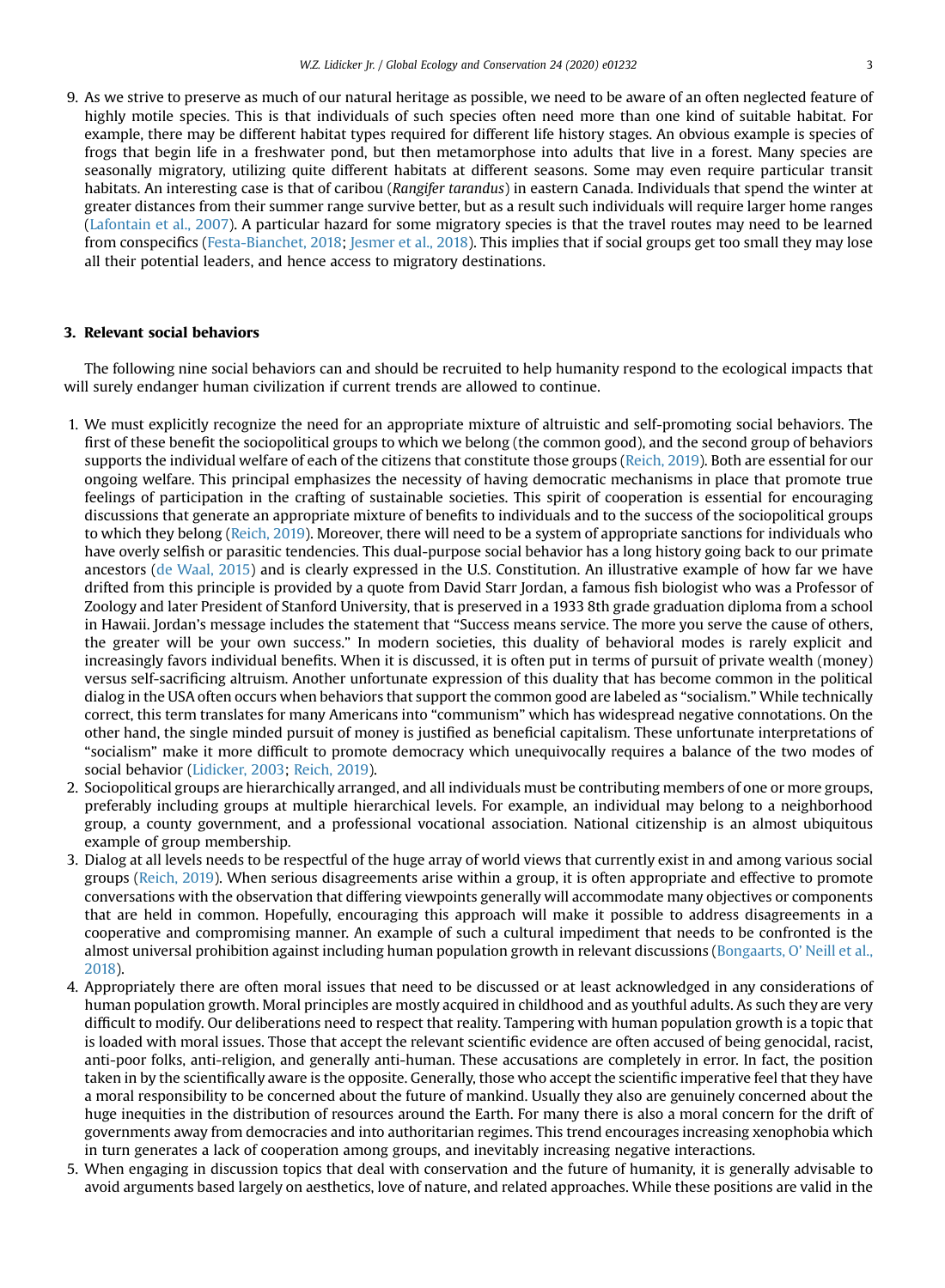context of particular world views, they are all susceptible to being characterized as the products of special interest groups, and tend to be divisive. Teachers and leaders at all levels need to appreciate that opinions which humans grow up with are very difficult to change by reasoning and argument alone. The multiple viewpoints can be accommodated by compromises, cooperation, and mutually supported programs and policies.

- 6. Community discussions are much more likely to succeed if the participants have sufficient education so that they can differentiate truth from falsehoods, and know how to think critically. This means that successful societies must provide good public education that is readily available to all children [\(Lidicker, 2003](#page-6-25). [Reich, 2019\)](#page-6-23).
- 7. Related to this last array of social behaviors is the extremely important and yet very difficult social issue of the appropriateness of humans deliberately manipulating their own species numbers. One world view on this is that humans should do what they can to have as many members of their own species living on our planet as they can. This view was ingrained in our genes for almost all of human history, and surely has contributed to our successful survival and expansive distribution. It is also ingrained in many of our cultural behaviors and beliefs. A logical corollary of this viewpoint is that any effort to control population growth is genocide and inherently racist. However, in recent decades other issues relating to population growth have emerged. For example, it is now widely believed that women should be able to determine when and for how many times they should become pregnant. Known outcomes of this view are: smaller families that are less likely to live in poverty, improved education and hence job opportunities, communities with higher average standards of living, less criminal activity, healthier citizens, democratic governing structures, etc. Moreover, it is increasingly apparent that without constraints on population growth there is also the inevitability of genocide of a different type (see ecological principles 1–3) along with the following 20 realistic predictions. Peacefully debating the virtues of these two modes of socalled genocide will be a monumental challenge, but one we must face [\(Kopnina and H. Washington, 2016;](#page-6-27) [Kopnina and B.](#page-6-28) [Taylor et al., 2018;](#page-6-28) [Washington et al., 2019\)](#page-6-29). The good news is that there is abundant worldwide evidence that if adults have the tools and understanding needed for controlling their own reproductive output, it will be modest and sustainable.
- 8. An aura of optimism is important. Pessimism leads only to inaction followed by failures and more pessimism [\(Lidicker,](#page-6-30) [2011\)](#page-6-30). An encouraging hopeful sign is the recent widespread mobilization of youthful activists in support of numerous progressive causes.
- 9. Conservationists should more aggressively confront the social tendency to minimize or ignore long term consequences of development projects, and take advantage of opportunities to educate the public about the issues involved [\(Laurance et al.,](#page-6-31) [2014](#page-6-31)). Litigation also can be a tool for delaying projects long enough for public education to become effective ([Florens and](#page-6-32) [Vincenot., 2018](#page-6-32)).

#### 4. Realistic prospects and problems

Obviously we need to muster all our resources and social skills to prevent continuing in our currently unsustainable trajectory. Equipped now with an ecological and behavioral framework, we can begin to carefully construct guidelines to inform our future efforts. A reasonable place to begin would seem to be an outline of our goals for humanity in the immediate future. Do we accept a fate of massive poverty, massive mortality from wars, terrorism, and disease, and uncontrollable migrations to the places where basic resources are still available? This is our current trajectory ([Brown, 2006;](#page-6-33) [Heal 2017;](#page-6-11) [Kopnina and Washington \(2016\);](#page-6-27) [Stokstad 2019](#page-6-34)). We can assume, I hope, that we would prefer a future that features a comfortable standard of living with minimal disparity among individuals and social groups, high levels of education, and democratic organizational structures for social groups at all levels of organization. In this way, everyone can feel they have input into decisions being made that likely will affect them. Especially important is respectful coexistence of diverse cultures and world views.

In the recent past, there has been much discussion as to whether our deteriorating situation should be blamed mainly on human population growth or whether affluence and pollution should share as major contributors ([Ehrlich and Holdren 1971.](#page-6-35) Actually, these three factors interact in complex ways. For example, while improving the standard of living of people everywhere is clearly a desired objective, this certainly would add to the consumption of renewable and non-renewable resources. On the other hand, if affluence were more equally distributed than it currently is, it would improve the situation so that people in general are more content with their lives and hence are more likely to be cooperative and productive. Pollution of our environment also reduces our standard of living through its negative impacts on our health, and by increasingly deleterious impacts on our agriculture, parks, and natural areas. This in turn reduces the health benefits of natural areas ([Weinstein et al., 2015\)](#page-6-36), and diminishes the rate of replenishment of renewable resources.

An often heard argument is that technological advances will allow us to overcome the negative effects of population growth. Technology can and certainly will contribute to a slowing of the current negative trends. However, at this time in our history it is apparent that rapid human population growth along with out-of- control climate change will not only quickly cancel out many of the benefits for humans that technology may contribute, but it will continuously add new challenges as population growth, resource depletion, and climate change continue. [Mann \(2018\)](#page-6-37) engagingly discusses this dichotomy of prevailing beneficial natural processes dominating our future versus a technology based "green revolution." Probably some combination of these two survival strategies will prevail. The reality, however, is much more complicated. Superimposed on these two approaches, we face the real possibility that current and future climate changes will force humanity worldwide to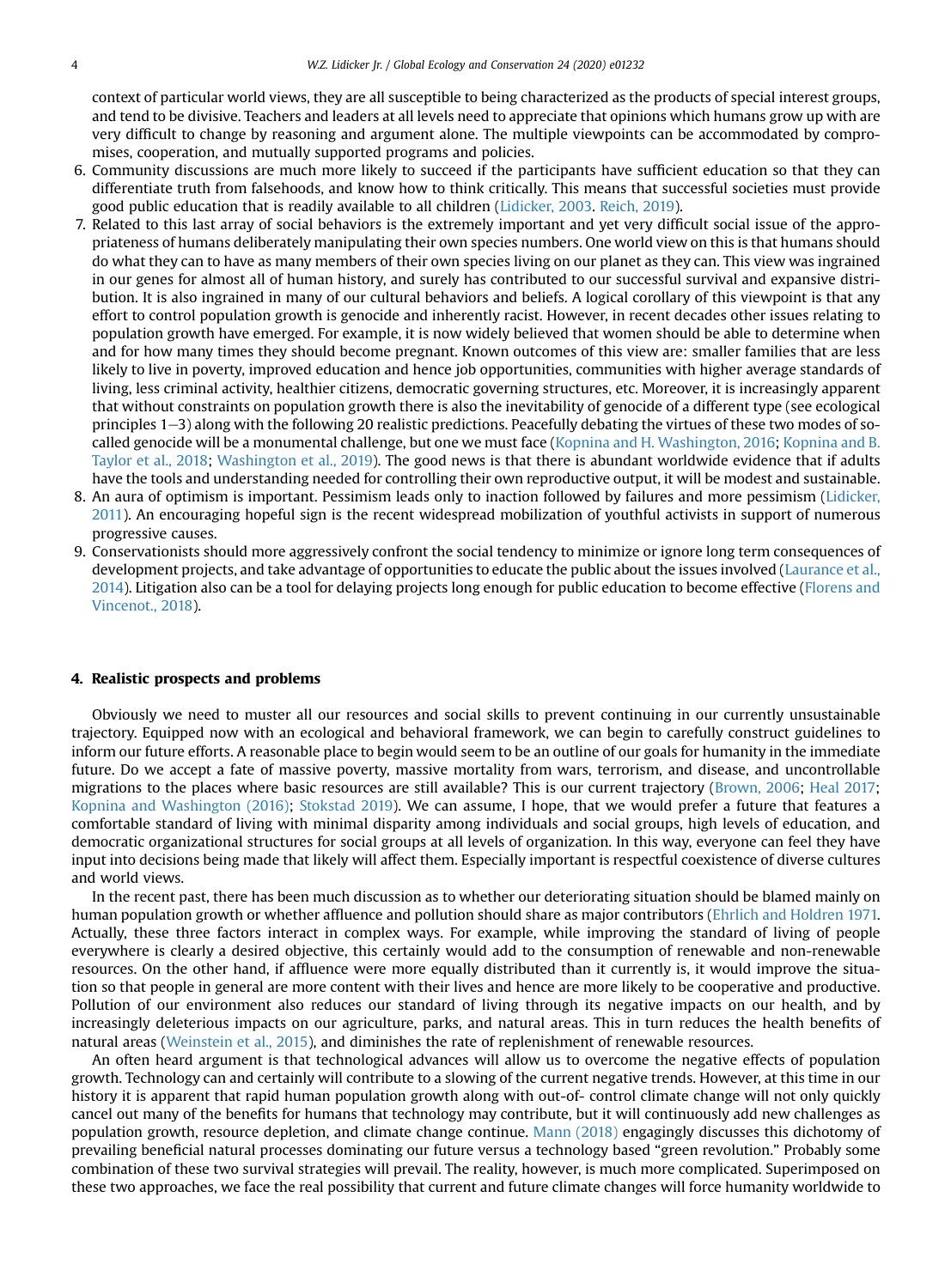confront widespread disruption of human communities and ecosystem services, not to mention negative impacts on biodiversity ([Norgaard, 2010](#page-6-13); [Nolan et al., 2018\)](#page-6-38). For example, we can anticipate warming climates increasing crop losses to insect pests, especially at temperate latitudes [\(Deutsch et al., 2018\)](#page-6-39). Moreover, it is especially important that we plan for anticipated extreme weather events and catastrophic fires. An example of a positive recent research finding is that restoring large grazers to depleted range lands can blunt the impacts of major fires in those situations ([Pennisi, 2018](#page-6-40)).

Hopefully, the negative projections might increase the awareness of the public and governments regarding the necessity to confront the drivers of climate change more vigorously. Inevitably, this will incorporate an increasing focus on slowing of human population growth. Unfortunately, many humans, probably more than half, are opposed to any plan that would involve slowing and eventually stopping human population growth. There are many reasons for this point of view that makes folks unwilling to confront the risks we collectively face. One important reason for this reluctance is that since the late 1970's, most world cultures have moved toward rewarding individual benefits over supporting the common good. This trend compromises the feeling of cooperation within the social groups to which we all belong and depend on for our survival ([Reich,](#page-6-23) [2019](#page-6-23)). More troublesome is the realization that, as mentioned, many folks view any efforts to contain population growth as homicide, etc. In reality, efforts to control our runaway population growth are precisely and explicitly the opposite. We want to improve the welfare of people everywhere, and strive to eliminate poverty, racism and other forms of xenophobia. Lastly, we would want to maintain an individual's freedom to control their own reproductive activities. The only constraint on an individual's behavior is that it must be compatible with the needs of the social groups to which they belong.

#### 5. Realistic predictions

Realistic predictions can be derived from ecological and sociopolitical knowledge as well as from already existing trends, and can serve to motivate appropriate actions. An example of a well-established existing trend is that of global warming. Scientists have been concerned about this human caused trend at least as far back as 1966 [\(Landsberg, 1970](#page-6-41)). Predictions, however, are inherently risky, especially given the power of human ingenuity to address perceived problems. Three examples of failures to predict accurately are: 1) the much faster than predicted sea level rises associated with the deltas of large river systems [\(Voosen, 2019\)](#page-6-42); 2) The unanticipated huge wave of unusually hot water that beginning five years ago swept across the Pacific Ocean causing widespread havoc with fisheries, seabird populations and whales, and is currently developing again ([Cornwall, 2019\)](#page-6-43); and 3) Concentrations of the greenhouse gas methane are increasing in the atmosphere more rapidly than predicted ([Mikaloff Fletcher and Schaefer, 2019\)](#page-6-44). In general, modern chaos theory supports the generalization that when dealing with complex systems, longer term predictions are more reliable because they are guided predominately by deterministic processes, while shorter term predictions are less reliably accurate since they often are strongly influenced ly by random processes. In general it will be very difficult to predict the ability of species and he communities of which they are a part to adapt successfully to the rapidly changing conditions in our future [\(Bridle and van Rensburg \(2020\).](#page-6-45) In this cautious spirit, the following 20 predictions are offered as potential warnings.

- a) The Earth's per capita ability to supply basic food resources for humans will decline [\(Deutsch et al., 2018;](#page-6-39) [Riegler, 2018](#page-6-46)).
- b) Supplies of potable water will decline.
- c) The average standard of living will decline, probably with a continuously increasing unevenness of access to resources.
- d) Human immigration pressures will increase dramatically, mostly directed to those places on the planet that retain the
- highest levels of access to the remaining resources.
- e) Health maintenance levels and average life expectancies will diminish.
- f) The prevalence of disease outbreaks and pandemics will increase [\(Pongsiri et al., 2009\)](#page-6-47). In part this will be due to progressive diminution and loss of favorable gut microbiota, especially in urban areas ([Dominguez Bello et al., 2018](#page-6-48)).
- g) The proportion of individuals with debilitating mental illnesses will increase along with a general increase in the proportion of folks unhappy with their living conditions.
- h) Earthquakes will increase in numbers as a result of the proliferation of injection wells ([Goebel et al., 2018\)](#page-6-49). These wells generate significantly destructive earthquake activity up to 30 km distance from the wells.
- i) The Earth's climate will continue to warm into the foreseeable future ([Naff, 2016\)](#page-6-50) leading to increasing instances of extreme weather conditions [\(Murakami et al., 2018](#page-6-51)).
- j) Saltwater intrusion into coastal communities, sometimes for many kilometers, will endanger coastal forest wetlands ([Gewen, 2018](#page-6-52)), modify greenhouse gas emissions, increase methane production, and jeopardize coastal real estate values [\(Worth and Dahl, 2018](#page-6-53)).
- k) Increasing ocean acidification will endanger marine life compromising an extremely important source of food for humans.
- l) Concentrations of methane, a powerful climate altering compound has nearly tripled in the atmosphere since 1800 and is expected to continue increasing driven by many causes, especially by agriculture and use of fossil fuels ([Mikaloff](#page-6-44) [Fletcher and Schaefer, 2019](#page-6-44), [Voosen, 2019](#page-6-54), [Voosen, 2020](#page-6-42)).
- m) Extinction rates for the Earth's biota will continue to increase alarmingly [Stokstad \(2019\)](#page-6-34).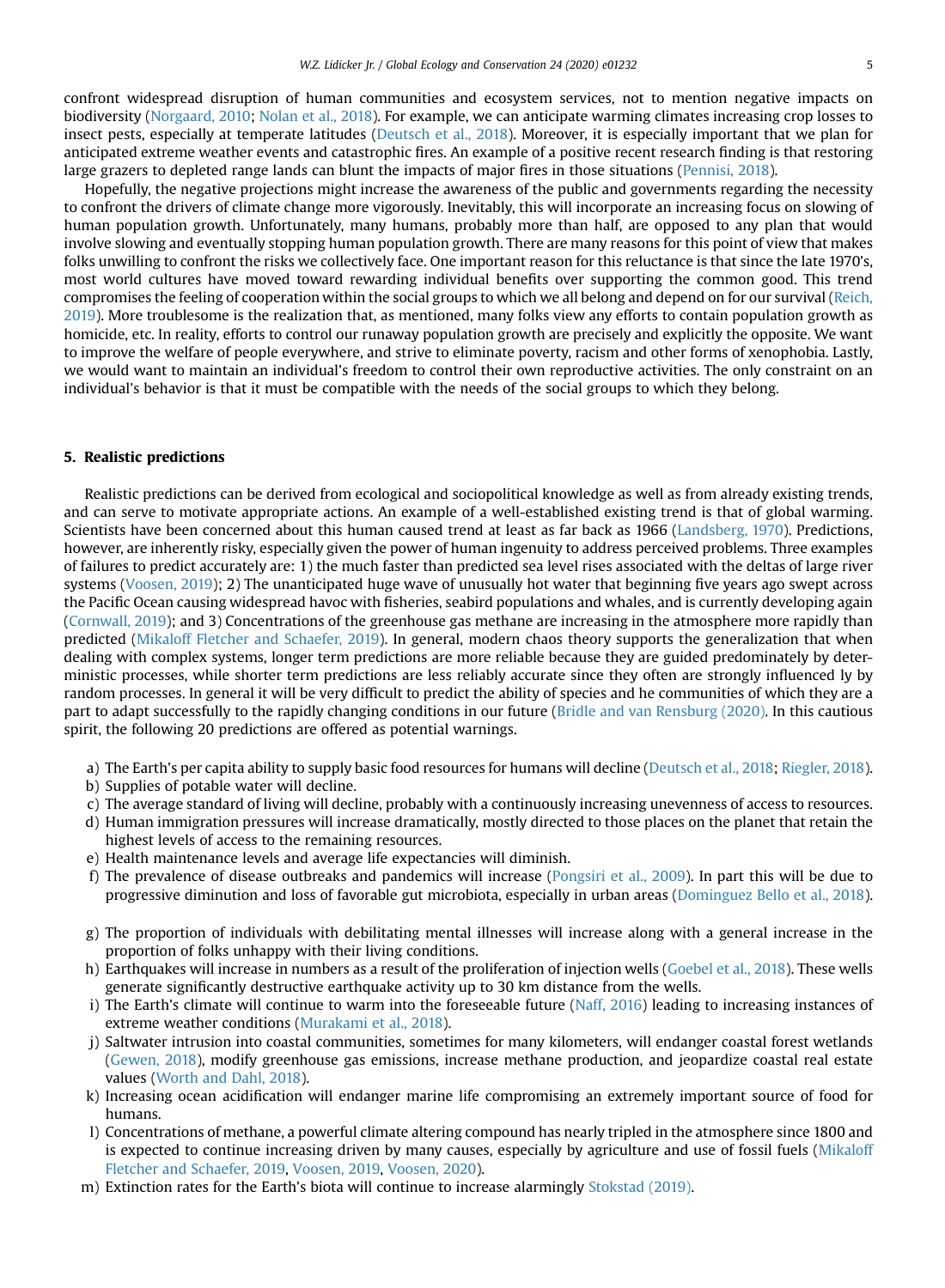- n) Insect biomass has declined dramatically in Germany [\(Vogel, 2017\)](#page-6-55), and this may be a prelude for similar trends elsewhere.
- o) Rapid expansion of infrastructure, such as roads, to support human population growth will generate multiple hazards for humans and the rest of the global biota ([Laurance et al., 2014;](#page-6-31) [Laurance, 2019\)](#page-6-17).
- p) Criminal activity in general will increase [\(Weinstein et al., 2015\)](#page-6-36) as well as both domestic and international terrorism.
- q) Governments at all levels will become more authoritarian.
- r) Social groupings above the levels of neighborhoods and small towns will become increasingly xenophobic.
- s) Pressure for recreation will increasingly and negatively impact protected areas.
- t) Support for education and basic research will decline as they are threats to dictatorships.

#### 6. Guidelines

Here are six guidelines for all concerned citizens of this planet that summarize recommended approaches for achieving a sustainable human civilization. In addition, please note that [Kopnina et al. \(2016\)](#page-6-27) have provided a most welcome list of human behaviors that non-coercively will help to guide us to population stability.

- 1) Pay attention to scientific understanding, and support future research. To make this effective, scientists need to do their part by making the effort to explain their findings in ways that can be understood by educated non-scientists and especially by government leaders.
- 2) Remain as optimistic as the evidence permits. No one wants to contribute time and financial support to lost causes, even if they are presented as important for various reasons. On the other hand, optimism encourages enthusiastic support for even difficult but important programs.
- 3) Maintain respectful dialog with as large a component of the Earth's citizenry as possible. While local and regional projects are important for improving limited areas, and for education of residents and visitors, in the long term we will not succeed without significant cooperative involvement of all parts of Earth. We need to encourage the recent trends toward eliminating gender, ethnic, and racial biases in all aspects of human civilization. All women of reproductive age should have access to the tools needed to prevent unwanted pregnancies. Relevant to human population growth, it is important to note that when women have control over their reproductive activities, they typically make choices that are appropriate to their social and environmental circumstances. Population numbers then become stabilized. It is also critical for all sex-related decisions that all world citizens have access to education at least through the secondary school level.
- 4) Encourage cooperation and democracy in the organizational structure of social, governmental, and other groupings of various sizes and complexity. The Earth is full of countries with various levels of autocratic governments, and therefore we know that autocrats are not cooperative. Their primary job is maintaining their personal power. The welfare of their citizenry is low on their priorities, and may even be absent. Moreover, maintenance of the natural environment that in the long run supports their government may also be ignored or perhaps be exploited for monetary gain. Unfortunately, many countries, including the USA, are moving in the direction of autocracy, or are already there.
- 5) Be constantly aware of finding the appropriate balance of activities that support both the common good and those that enhance individual fitness. This dual support is essential for survival of social species such as Homo sapiens. However in some countries, including the USA, this duality is rarely mentioned and is certainly not emphasized. When it is mentioned, at least in the United States, it generally is put in terms of making money for the rich and large corporations versus unselfish giving to the poor. These behaviors are justified as appropriate capitalism on the one hand and admirable charity on the other. Recently, another tactic is to give to the financially poor and call it "socialism." Of course it is socialism but in some countries, such as the US, this name is translated to unacceptable communism. Meaningful support for the financially stressed is threatened or absent, and yet is important to find ways to keep those struggling with financial poverty as contributing members of a democratic society.
- 6) Don't underestimate the need for rapid progress in confronting the 20 predictions listed above. Cooperative social support is needed now. The current Covid 19 pandemic offers some helpful lessons in social behavior. Cooperation is now widespread and appreciated. Altruism is more and more common. Search for an appropriate vaccine is a worldwide endeavor. Even some corporations are considering giving to the common good. And, as predicted, there are individuals who compromise the cooperative spirit by intentionally not wearing masks when asked to do so, and thereby endangering the larger community in which they are a part. In such a social context, societies would be justified in protecting themselves from such dangers.

A final thought: Nine decades ago, Anne Frank gave us this wisdom: "How wonderful it is that nobody need wait a single moment before starting to improve the world."